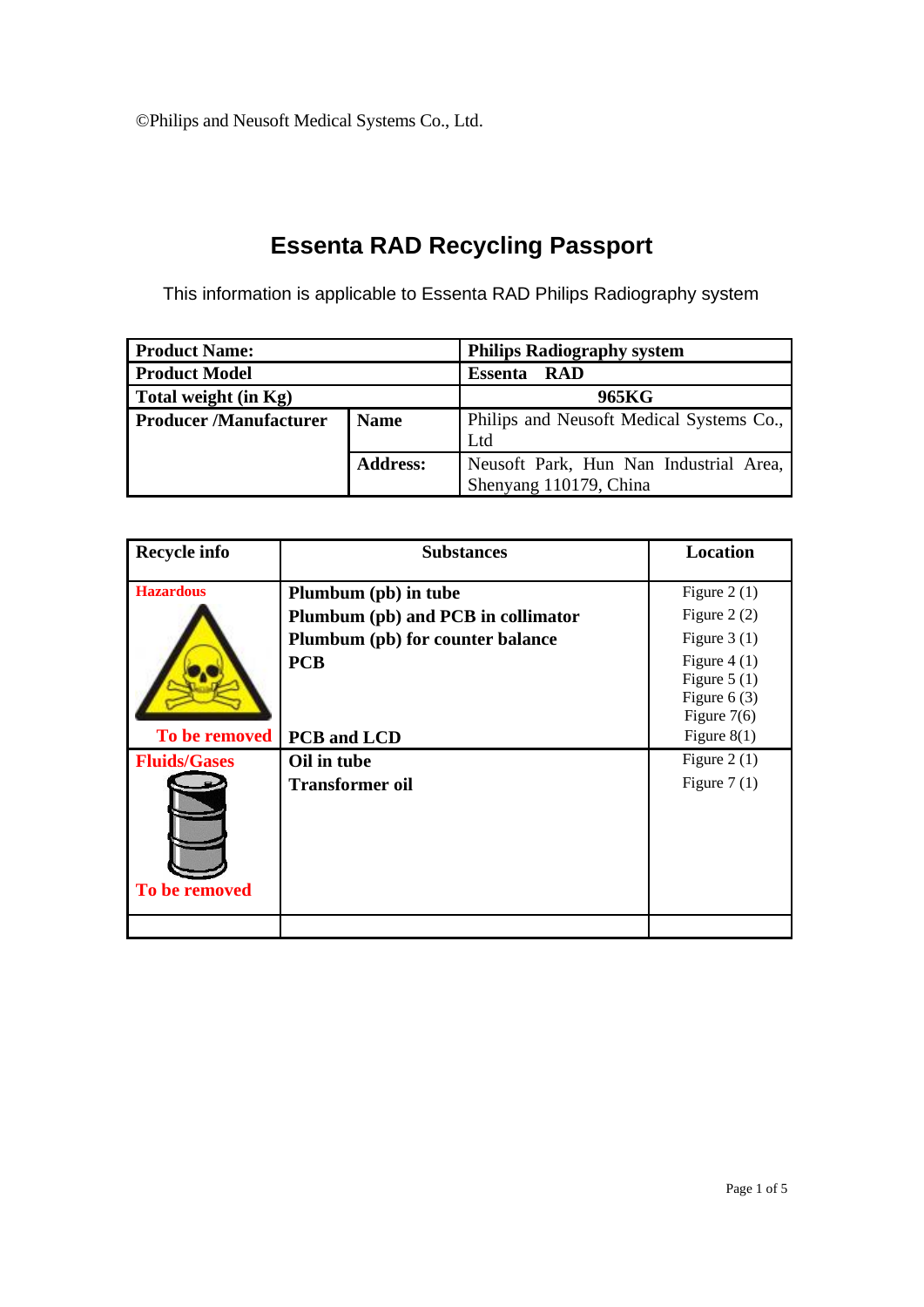| <b>Material content (global)</b> | Weight in Kg | <b>Material content</b>   | Weight in Kg |
|----------------------------------|--------------|---------------------------|--------------|
| <b>Iron</b> $(Fe)$               | 678          | Copper (Cu)               | 38           |
| <b>Aluminum (Al)</b>             | 66.3         | Oil                       | 25           |
| Plumbum (pb)                     | 83           | fiberglass                | <b>10</b>    |
| <b>Printed Circuits Boards</b>   | 12           | <b>Plastics Epoxy etc</b> | 5            |
| All other material types         | 47.7         | <b>Total Product</b>      | 965          |

**Locations as mentioned in the Passport ( Pictures information)** 



Figure 1 Table System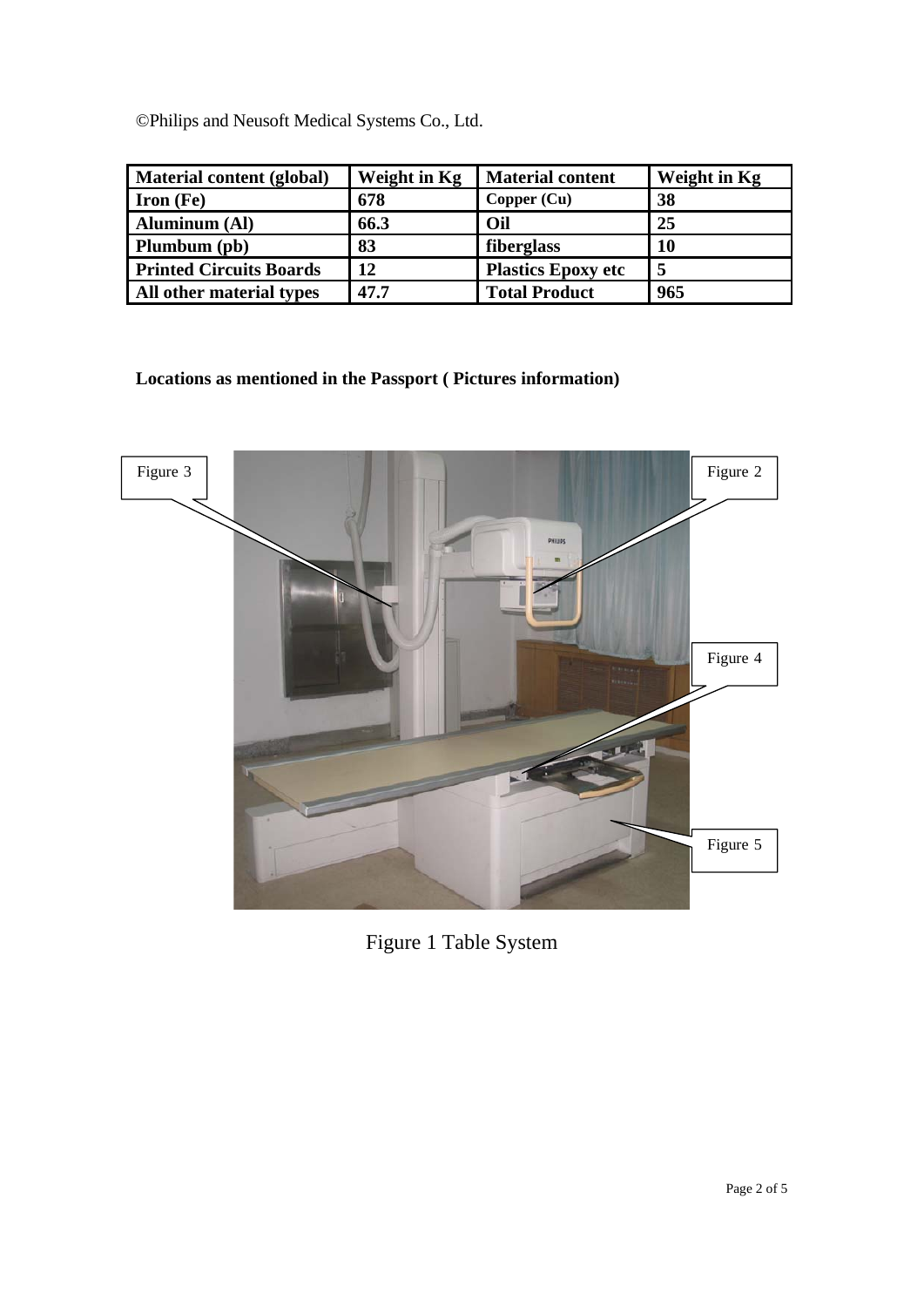



Figure 4 Table Tray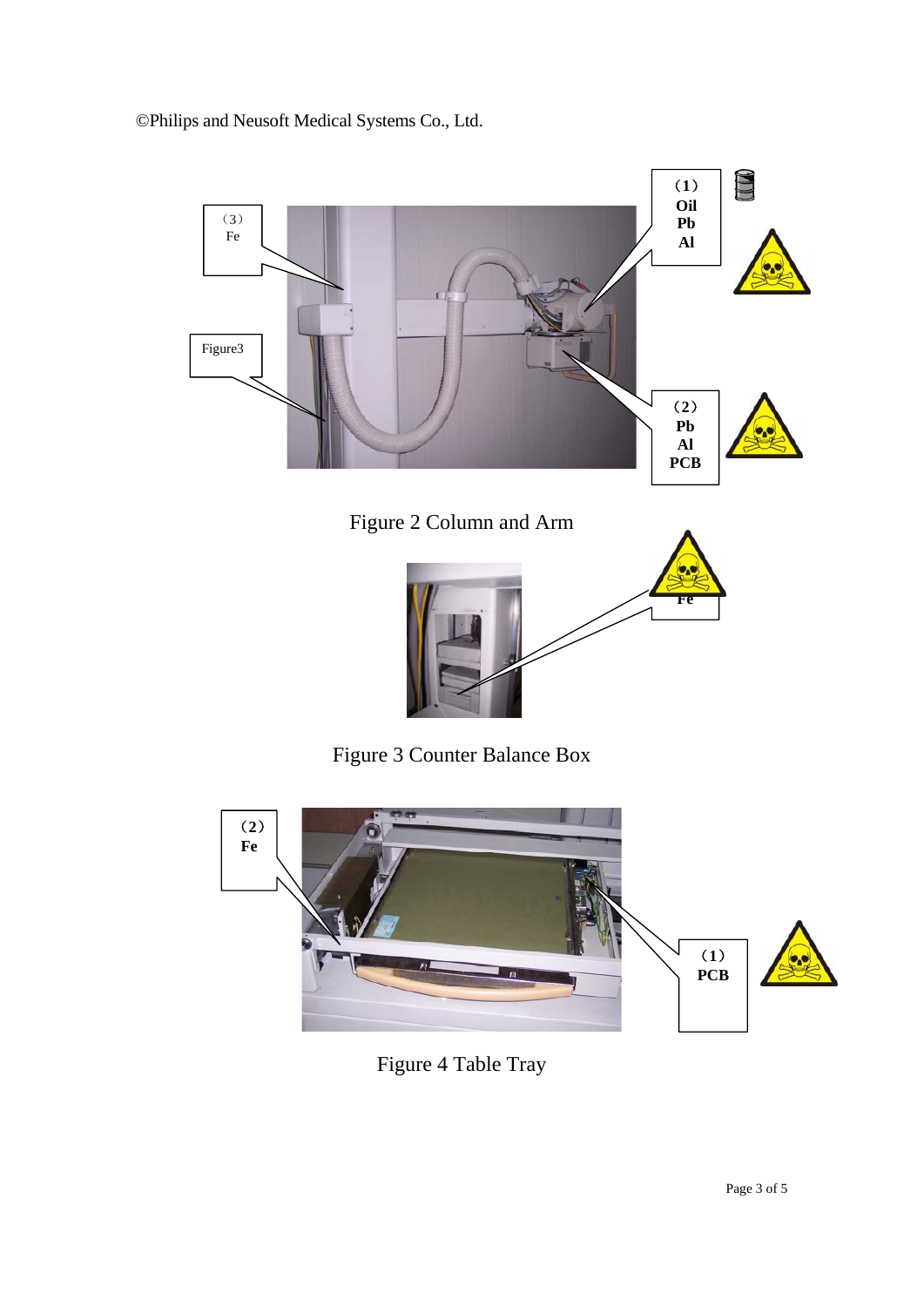

Figure 5 Power Board



Figure 6 Wall Stand Tray